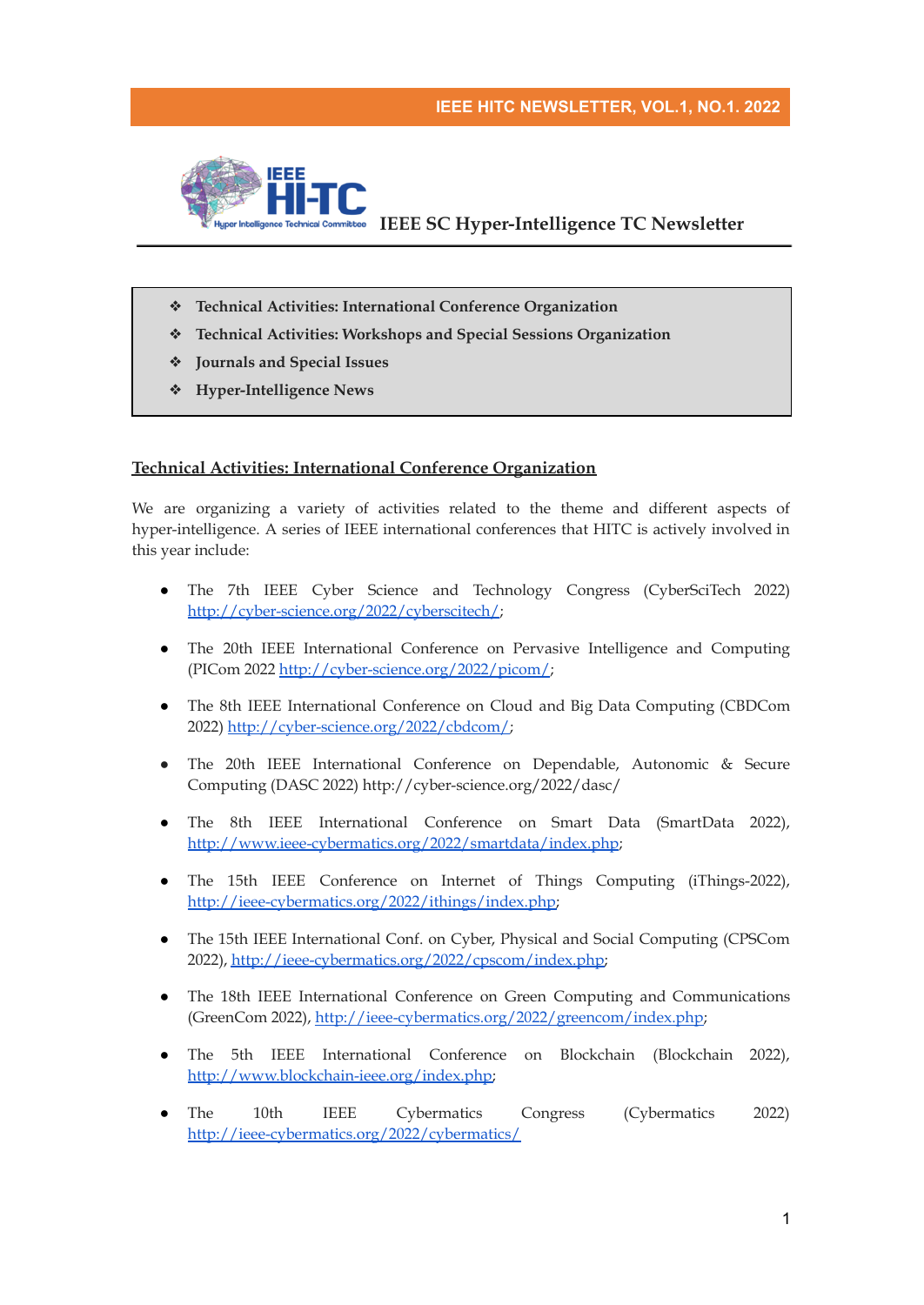- The 16th International Conference on Multimedia and Ubiquitous Engineering (MUE2022), <http://www.mue-conference.org/2022/>;
- The 17th International Conference on Future Information Technology (FutureTech2022), [http://futuretech-conference.org/2022/.](http://futuretech-conference.org/2022/)

During these conferences, several famous scientists and distinguished researchers will be invited to give keynote speeches, to share their latest technical achievements, specific working experience, distinctive life perception, regarding key aspects closely related to hyper-intelligence in both academic and industrial fields.

## **Technical Activities: Workshops and Special Sessions Organization**

- The 15-th International Workshop on Bio and Intelligent Computing (BiCOM-2022), <http://voyager.ce.fit.ac.jp/conf/BiCOM/2022/index.html>
- Special Session on "Hyper-Intelligence in Cyber-Physical Systems" at the 16th Annual IEEE International Systems Conference (SYSCON 2022), <https://2022.ieeesyscon.org/>
- 7th Special Session on "Intelligent and Contextual Systems"at the 14th Asian Conference on Intelligent Information and Database Systems (ACIIDS2022), <http://www.icxs.pwr.edu.pl/>
- Special Session 4: Data Fusion for Industry 4.0 at the 25th International Conference on Information Fusion (FUSION 2022) <https://www.fusion2022.se/>

### **Journals and Special Issues**

It is our great honor that our special issue proposals have been approved in several journals:

● *IEEE Internet of Things Journal. Special Issue on Green IoT for Future Space-Air-Ground-Ocean Integrated Networks and Applications.* Guest Editors: Bo Rong, Mohamed Cheriet, Jon Montalban, Lei Shi, and Yi Qian.

The goal of the special issue is to raise the research attention on green IoT and promote the principle of energy efficiency in the design of future SAGOI (space, air, ground, and ocean integrated) IoT. <https://ieee-iotj.org/wp-content/uploads/2022/01/SI-CFP-Green-IoT-for-FutureSAGO-20211222.pdf>

● *IEEE/ACM Transactions on Computational Biology and Bioinformatics. Special Issue on Deep Learning-Empowered Big Data Analytics in Biomedical Applications and Digital Healthcare.*

Guest Editors: Xiaokang Zhou, Carson Leung, Kevin Wang, and Giancarlo Fortino.

The goal of the special issue is to collect novel works exploring the possibility of deep learning and big data analysis technologies in the fields of biomedical applications and